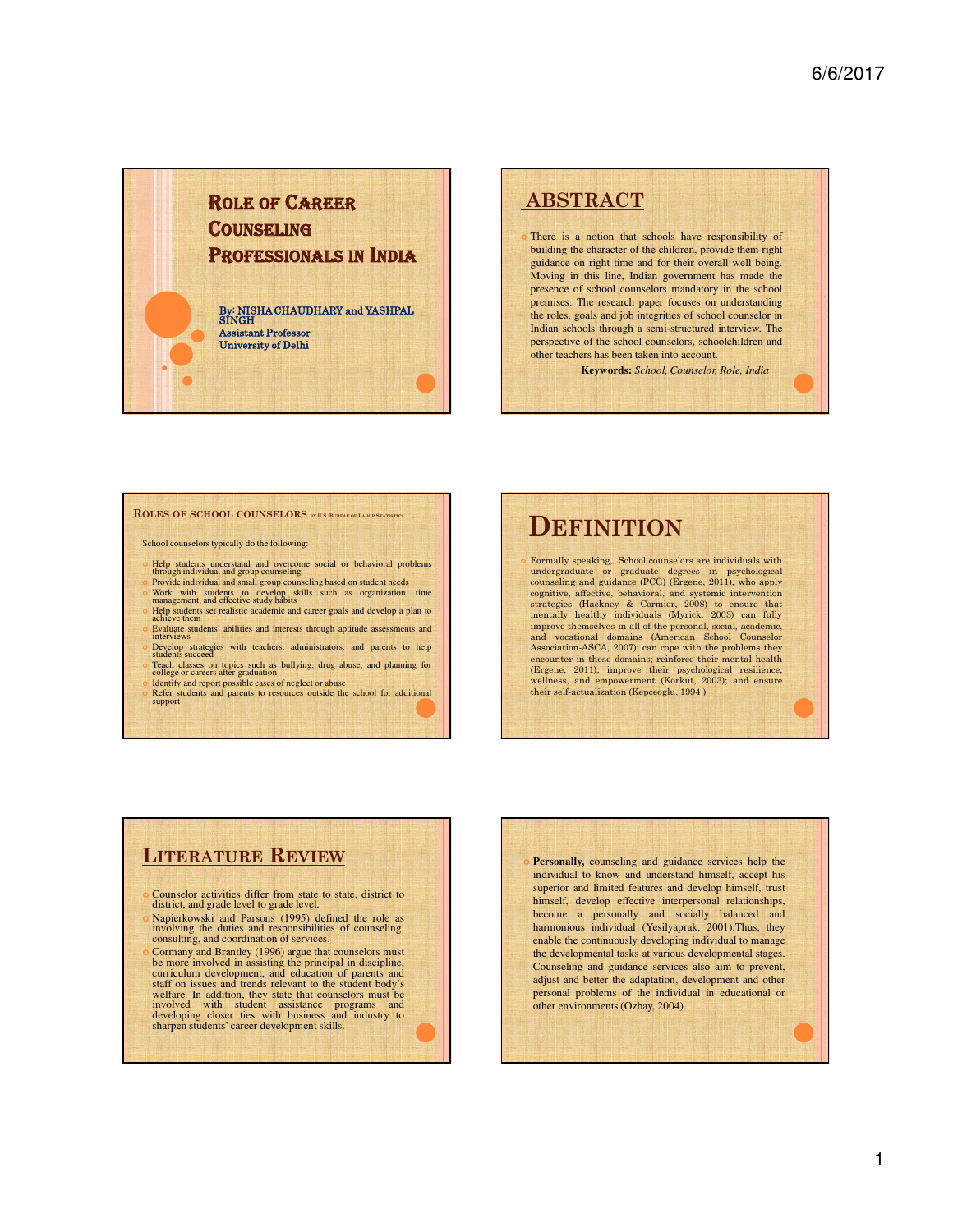Counselling and guidance services offers services concerning **developmental needs** of the individual in personal and social areas such as developing awareness about interpersonal relationships beginning from the early ages; working on communication skills, life skills (Staley & Carey, 1997), social skills, problem-solving skills, decision-making skills; working on anger management (Uz- Bas, 2007), dealing with peer pressure and developing healthy relationships with the opposite sex (Canel, 2007).

 **Academically,** counseling and guidance services help the students adapt to school, make academic decisions and choices by informing them about academic facilities (Ilgar, 2004). They help the students choose the most appropriate elective course (Canel, 2007), course and student club (Kepceoglu, 1994) for their interests and abilities and help them learn more effectively (Fitch & Marshall, 2004; Jackson, 2000; Myrick, 2003; Webb, Brigman & Campbell, 2005) by introducing them effective study methods (Kuhn, 2004).

 Counseling and guidance services help the students with **learning difficulties** (Ilgar, 2004). They spot the superior students (Canel, 2007) or students who need special education and offer them the help they need (Yuksel, 2007). They help the students choose an upper school and they carry out practices for reducing exam anxiety (Yesilyaprak, 2001)

 **Vocationally,** counseling and guidance services aim that the student perceives himself realistically; knows his weak and strong points; feels the need to develop his weak points and makes use of opportunities for developing his weak points; searches for job opportunities suitable for himself; possesses the skills that working life requires such as communication, taking responsibility (Kuzgun, 2000), decision making (Cakir, 2004) and problem solving and makes professional plans (Rye & Sparks, 1999; as cited in Quast, 2003). Furthermore, they help the students who are obliged to start working upon finishing elementary or secondary education to be oriented and placed in a job appropriate for his interests and abilities (Baysal, 2004)

 Other researchers contend that counselors should develop activities for students to grow in terms of self-esteem, as well as aid in instructional programs for responsible decision making. Several administrators see the role of guidance personnel as one that is exclusively 'reactive' or simply 'waiting for a crisis to happen' (Murray 1995) or as a quasi-administrator (Napierkowski and Parsons 1995).

 School counselors must effectively articulate their role and function. If not, which unfortunately is too often the case,<br>the school principal will do it for them, often<br>inappropriately (Wittmer 1993). Professional school<br>counselors need to close the gap between what they<br>realistica

#### **REQUIREMENT OF THE TIME**

 As our whole market has become knowledge based, the value of competencies and abilities have increased and to harness these competencies a right path leading to right kind of achievement is important for not only the person but for his organization and also his nation as a whole.

 For India its population or its people are its assets, harnessing the talents of our younger generation is what is required at the utmost priority.

 Still in India, the gap between what is needed and what is wanted is clearly visible; this is the outcome of lack of professionalism in the service providers itself. More over the training facilities are lacking which has lead to setting up a loose picture of career counselors as service providers.



• India as a county is lacking in all encompassing laws for school/career counseling but the variety and quantity of ethical issues in counseling shows the extent to which the profession is considered to be in line with et

With the importance placed to the ethical concerns, the understanding and need to develop a well verse body controlling not only the ethical aspects but also catering to the needs of the needed is important.

• A major body in India which has held the fire and is trying different scations and levels of society to attain right kind of knowledge and evaluation (ICDA) is a founding Association in India for the overall career devel

But still in India, the different states and sections are facing problems because of less number of such organizations and lack of training facilities.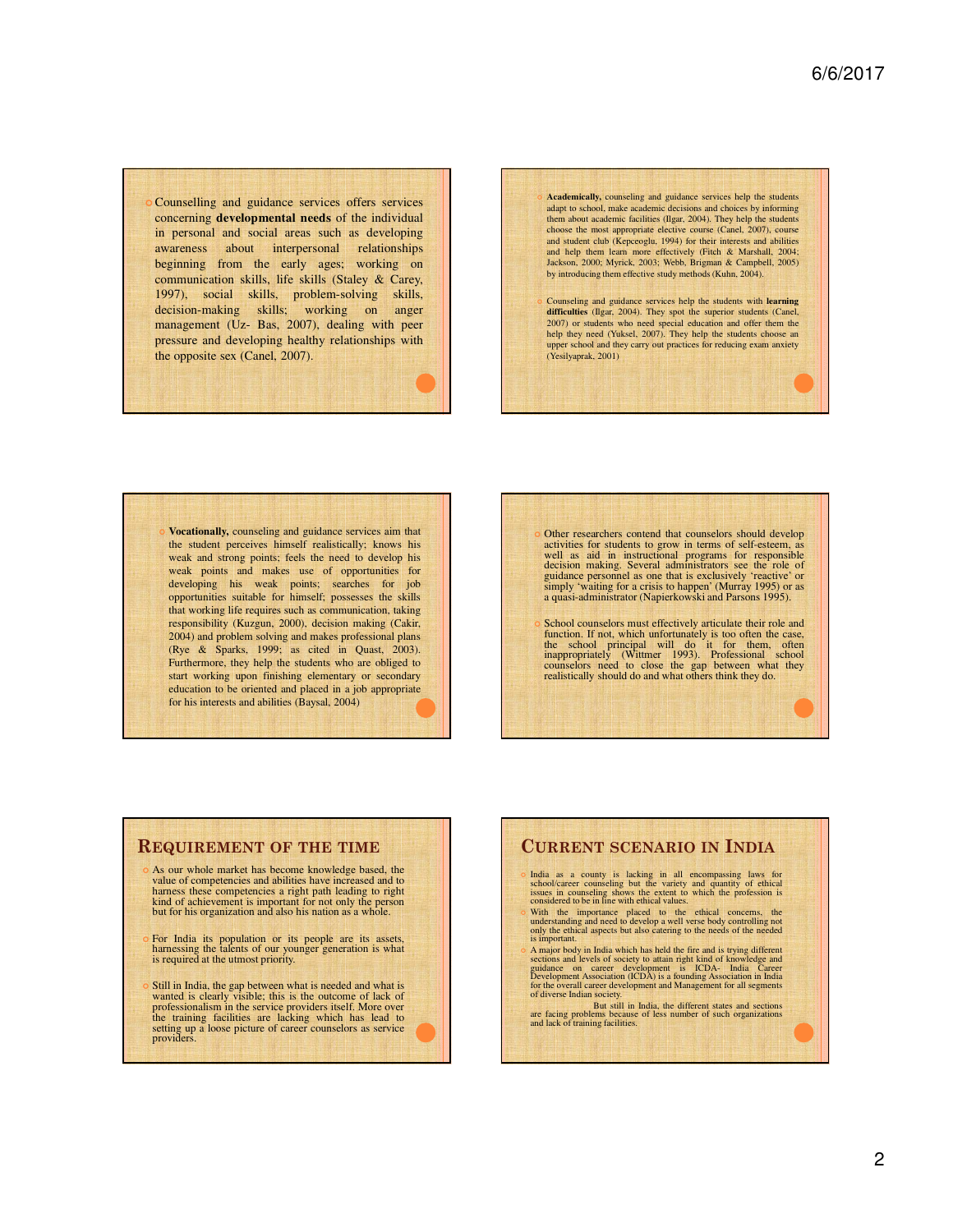### **EMPLOYMENT GROWTH School and Career Counselors** Percentage in employment, projected 2010-20 **Community and Social Service Occupations**  $24%$  **School and Career Counselors** • 19% **Total, All Occupation**  $14%$

Note: All Occupations includes all occupations in the U.S. Economy. Source: U.S. Bureau of Labor Statistics, Employment Projections program

# **OBJECTIVES**

- To study the job satisfaction among school counselors.
- To understand the role clarity of a school counselor (by comparison of data as given by the school counselors of different schools)
- To explore the common job descriptions for the school counselors

# **METHODOLOGY**

For Job satisfaction

Semi-structured interview (3 parts)

 Part 1: their responsibilities in school Part 2: their level of satisfaction with their work (Warr 1979) Part 3: General roles of school counselors in school

#### For a common job description

 Part 1 and 3 of the semi structured interview was analyzed and compared among the different school counselors of different schools.

#### Sampling

Purposive sampling

 School counselors of 12 CBSE schools in Meerut and Delhi were undertaken.

## **ANALYSIS OF DATA**

- For Job Satisfaction **WARR'S JOB SATISFACTION SCALE**: The job satisfaction scale (Warr *et al.* this scale consists of 15 items, seven of which measure intrinsic satisfaction, whilst the remaining eight measure extrinsic job satisfaction. Responses are given on a seven-point scale and can be summed to create and overall satisfaction score as well as an intrinsic and extrinsic value. As the scoring goes from 1 to 7. So the lowest score can be 15 and highest can be 105. The mean scores were calculated for estimation.
- For Role clarity and Job descriptions, common themes were identified from the part 1 and part 3 of the semistructured interview.

# **DISCUSSION**

 Low job satisfaction amongst school counselors, which could be attributed to the ambiguity in roles which are flexible.

- For job description: More ideal responsibilities (as other then Bureau of Labor Statistics) were identified and included in the role of school counselors
- Such as; authority for admissions and selection of student and teachers, planning the year-round activities and workshops, conducting teachers training programs etc.
- The literature has consistently suggested that the more comprehensive the developmental school counseling programs, the greater the likelihood of increasing student success and counselors satisfaction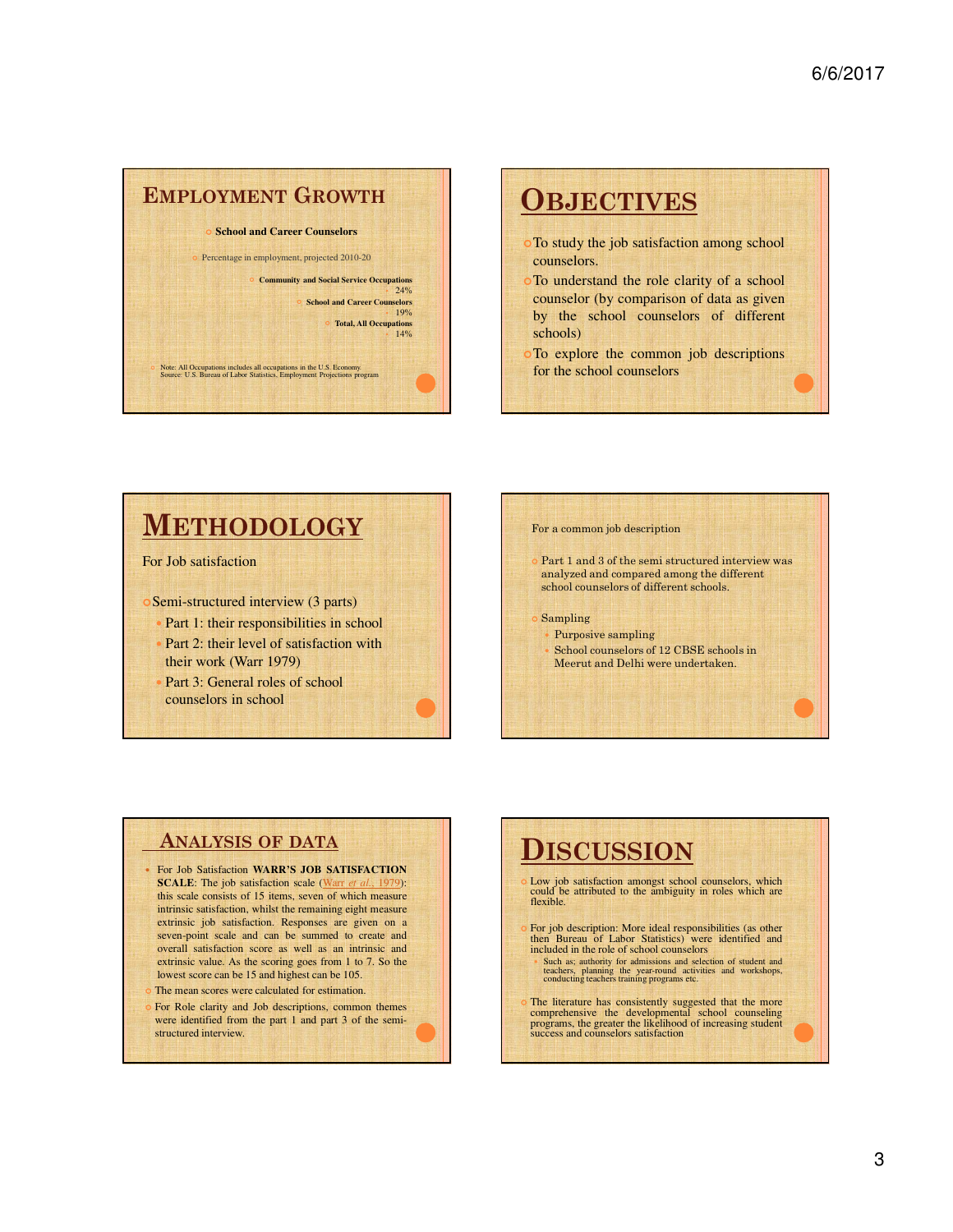One important reason given by the school counselors for reduced job satisfaction was that there has been no **specific designation** given to them, with post comes certain rights and duties which are clear and helps the person to understand the direction where he needs to work, but as there is no role clarity for these counselors, providing a specified designation is all the more difficult. The standardization of the criteria for these school counselors is also not there. The degrees or experience needed is not specified. Therefore even common teachers or principals are given this role, which creates an ambiguous picture of the work being done by school counselors

 In the **absence of regulatory bodies and/or professional associations, issues of standardization, accreditation, credentialing, and licensure** continue to be major challenges to the development of school counseling models. Countries such as the United States, Britain, and Wales with existing regulatory bodies and clearly defined standards (ASCA 2005; BACP 2011; Phillips and Smith 2011) of practice are often used as models/guides for development. But as there are no well defined modals in the Asian countries, the importance, standardization and value of school counseling is been affected to a greater extent.

 There is **no Indian model** as yet for school counseling but in comparison to the history of school counseling in the US, the development of school counseling in the Asia- Pacific region is relatively young but vibrant and growing (Shen & Herr, 2003; Hui, 2002; Takano & Uruta; 2002). All eastern countries try to copy western modals for their solutions. Many studies have emphasized the adaptation of these modals according to co cultural surroundings of a country. To manage the potential diversity between and within countries, Leong (2002) recommends that a three-step cultural accommodation approach be considered when transferring models to Asian countries. He suggests: **"(a) identifying the cultural biases, cultural gaps, or cultural blind spots in an existing theory that restricts the cultural validity of the theory; (b) selecting current culturally specific concepts and models from the target culture to fill in the cultural gaps and accommodate the theory to racial and ethnic minorities; and (c) testing the culturally accommodated theory to determine if it has incremental validity above and beyond the culturally unaccommodated theory".**



education here is seldom viewed as an end in itself but as a means to an end. Pressure, stress, and highly competitive national exams characterize the educational experience of students in many Asian countries.

 Psychological, sociological, educational political, economic, spiritual and physical factors affect development. Appropriate intervention strategies that focus upon these factors can influence the quality of individual development.

**That why it's very necessary to find out the appropriate needs of the cliental of different age group and for this government funded researches are necessary as the change could only be brought when there exists an understanding of where and for whom the change has to be developed.**

 Researches concentrating on long-term effects of particular career guidance activities on career development and on the influence of the work and educational environments on the career development of students are needed.

## RECOMMENDATIONS

- Building on **curriculum** which could help in providing an output in the form of skilled professionals.
- Different **training programs** are needed at both state and national levels.
- Committees to form the **guidelines** for specifications in this field.
- **Essentials** are to be chocked down and no compromise should be done on the quality.
- **Ethical code of conduct** needs to be laid down.
- Proper **assessment** of counselors, for gauging the areas for future improvement